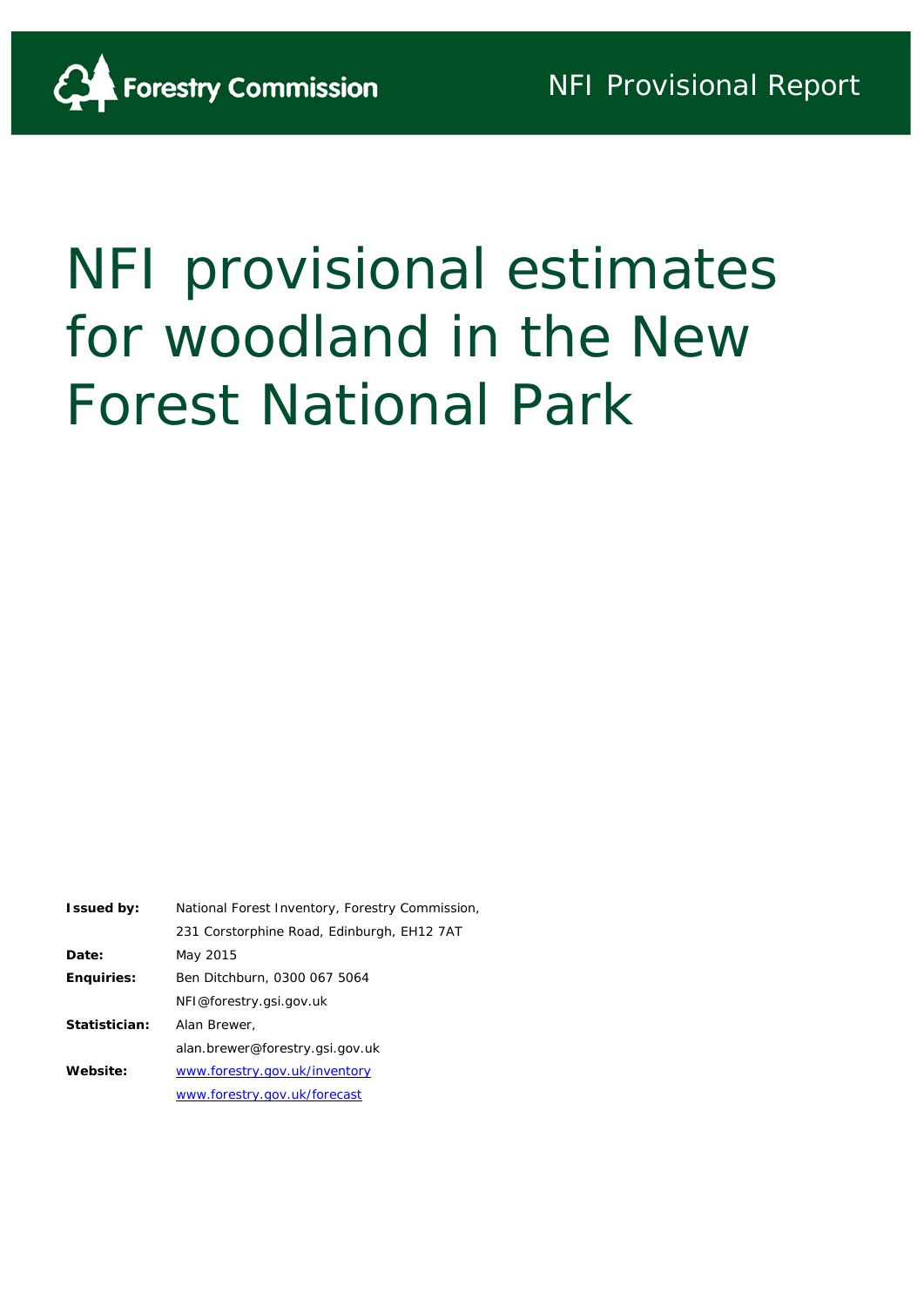## Summary

This report provides a detailed picture of the stocked area in woodland, the standing volume of timber and the associated live biomass and carbon stocks for woodland in the New Forest National Park. These estimates are a subset of those published as part of the 2012 growing stock information presented in the National Forest Inventory (NFI) *50-year forecast of softwood timber availability* (2014) and *50-year forecast of hardwood timber availability* (2014). NFI reports are published at [www.forestry.gov.uk/inventory.](http://www.forestry.gov.uk/inventory)

In addition, the report provides forecasts of timber availability, standing volume and increment for softwoods and hardwoods arising from the stocked area and standing volume. Forecasts are based on the 'headline' harvesting scenario described in the 50 year forecasts NFI reports. An alternative forecast is provided using a harvesting scenario which brings all Private sector broadleaved woodland into production.

The estimates provided in this report are provisional in nature.

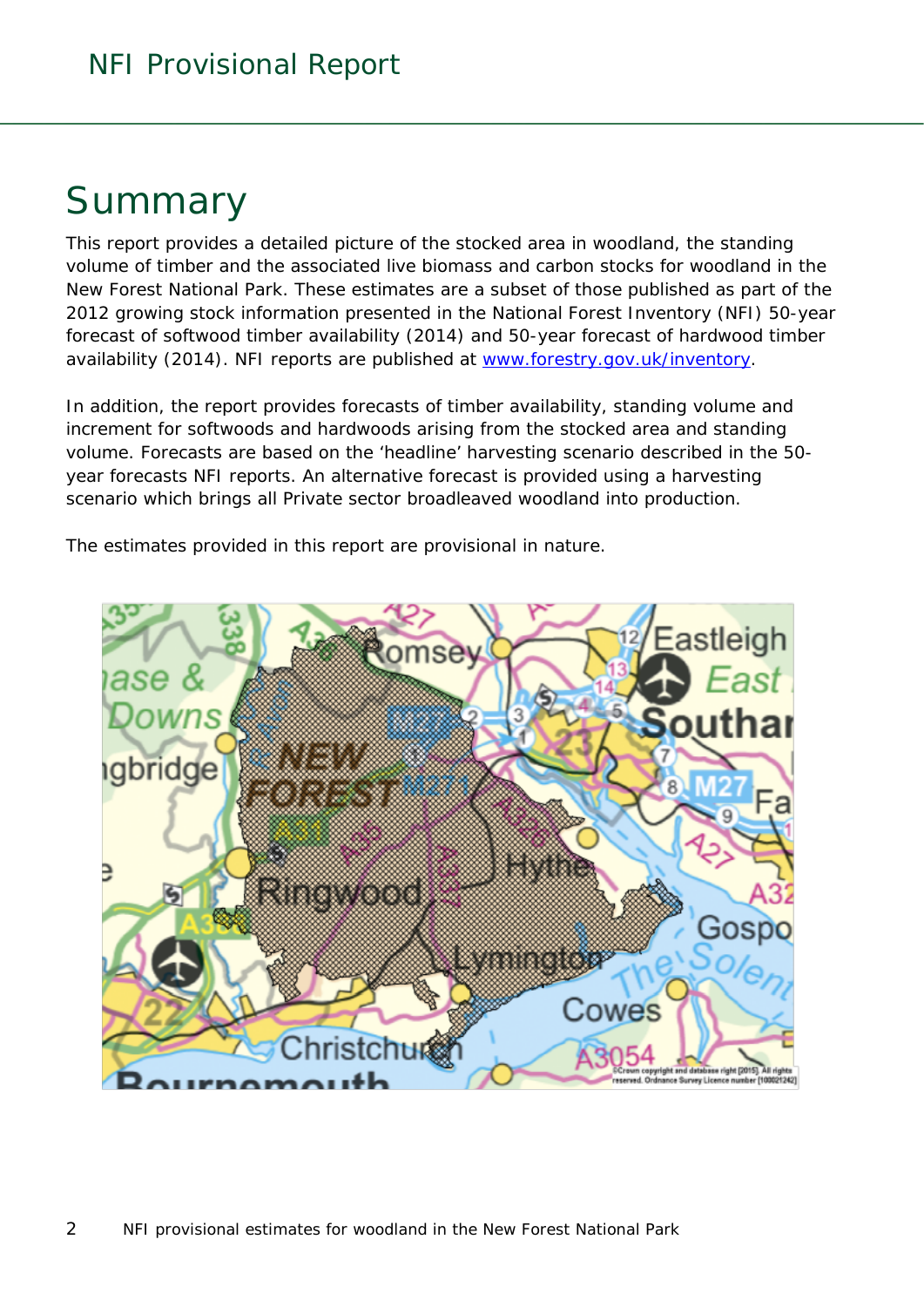## **Contents**

### Figures

| <b>Figure 1</b> Principal tree species composition by stocked area at 31 March 20126     |
|------------------------------------------------------------------------------------------|
| Figure 1a Principal conifer tree species composition by stocked area at 31 March 2012    |
|                                                                                          |
| Figure 1b Principal broadleaved tree species composition by stocked area at 31 March     |
|                                                                                          |
| Figure 2 Principal tree species composition by standing volume at 31 March 2012 10       |
| Figure 2a Principal conifer tree species composition by standing volume at 31 March      |
|                                                                                          |
| <b>Figure 2b</b> Principal broadleaved tree species composition by standing volume at 31 |
|                                                                                          |

### Tables

| <b>Table 5</b> Standing volume by principal tree species at 31 March 2012 11  |  |
|-------------------------------------------------------------------------------|--|
|                                                                               |  |
| <b>Table 7</b> Standing volume by mean stand DBH class at 31 March 201213     |  |
| <b>Table 8</b> Standing biomass by principal tree species at 31 March 2012 14 |  |
| Table 9 Total carbon stocks in principal tree species at 31 March 201215      |  |
|                                                                               |  |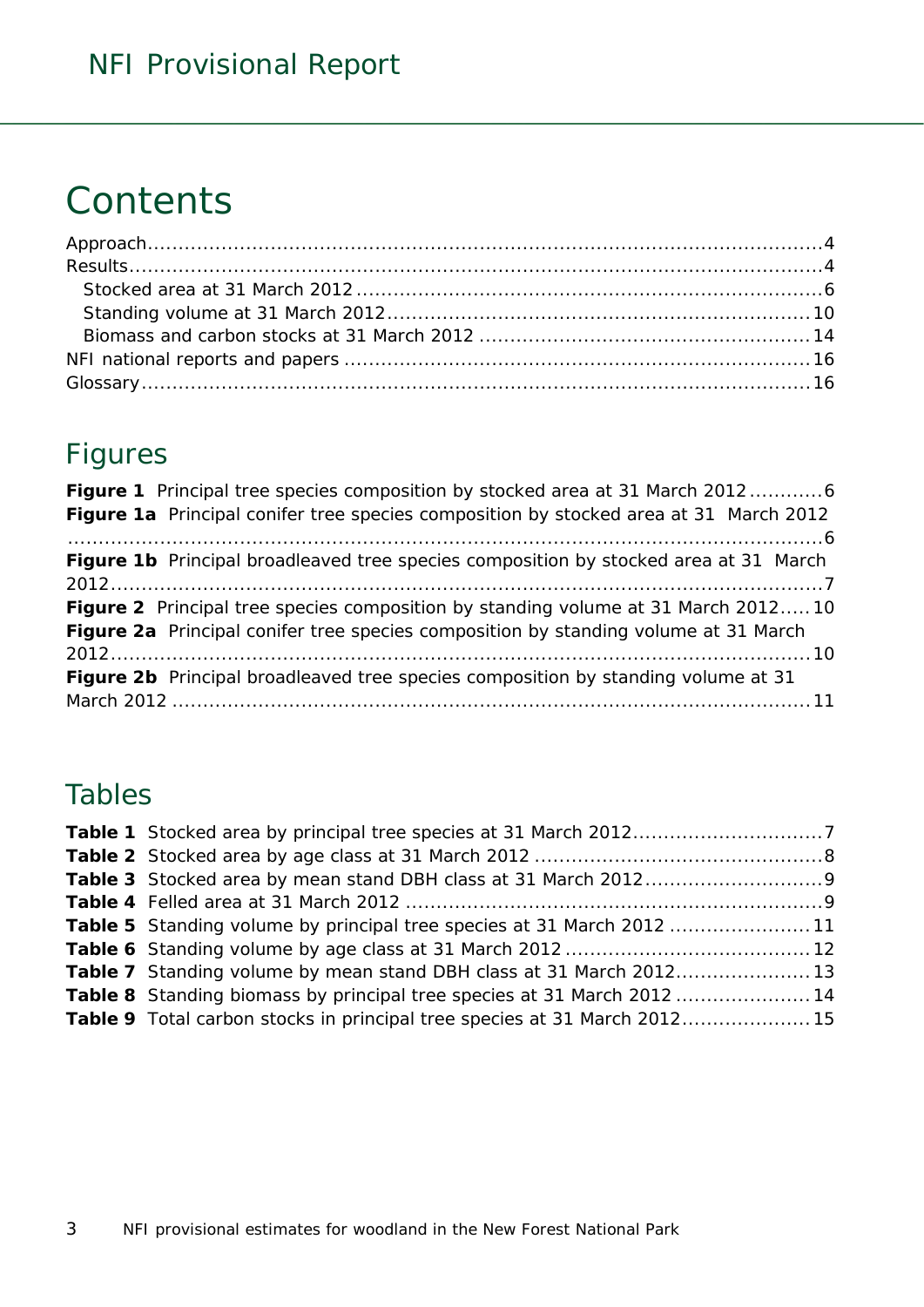## <span id="page-3-0"></span>Approach

The approach taken in the derivation of these results and to be used in their interpretation is described in the full suite of forecast reports which can be found at [www.forestry.gov.uk/forecast.](http://www.forestry.gov.uk/forecast) Refer to the *Standing timber volume for coniferous trees in Britain* (2012) and the *NFI preliminary estimates of quantities of broadleaved species in British woodlands with special focus on ash* (2012) reports for a description of the underlying methodologies and interpretation, and also for the England and Great Britain (GB) context. Refer to the *NFI forecasts methodology* (2012) overview report for a detailed description and discussion of forecasting future availability of timber from NFI field survey data and from information in the Forestry Commission's sub-compartment database (SCDB). The wider context of forecasts of timber production from woodland in GB and its constituent countries under a range of harvesting scenarios can be found in the *50-year forecast of softwood timber availability* (2014) and the *50-year forecast of hardwood timber availability* (2014).

The estimates reported here are based upon field samples assessed between October 2009 and August 2013, the results of which have been subjected to rigorous data quality assurance procedures. These field samples constitute approximately two-thirds of the sites to be sampled within the first cycle of NFI field sampling. As a consequence, the estimates in this report are classed as provisional.

## <span id="page-3-1"></span>**Results**

The results presented in this report are estimates of standing volumes and stocked areas at 31 March 2012, and 50-year forecasts of softwood and hardwood availability under the 'headline' harvesting scenario and also under a scenario assuming all hardwoods are harvested in Private sector woodland in the New Forest National Park. The data sources used for the compilation of these estimates are the same as described in the NFI reports *Standing timber volume for coniferous trees in Britain* (2012), the *50-year forecast of softwood availability* (2014) and the *50-year forecast of hardwood availability* (2014). Estimates for the Forestry Commission (FC) estate are derived from the FC's SCDB, while those for the Private sector (i.e. non-FC) estate are derived from information collected in the NFI field survey. A fuller description of these data sources and how they are used in the production of estimates, including sampling standard errors (SEs) attached to the Private sector estimates, is provided in the earlier documents.

Results are provided for stocked area at 31 March 2012 (**Figures 1–1a** and **Tables 1– 3**), felled area (**Table 4**), standing volume at 31 March 2012 (**Figures 2–2a** and **Tables 5–7**), biomass and carbon stocks at 31 March 2012 (**Tables 8–9**).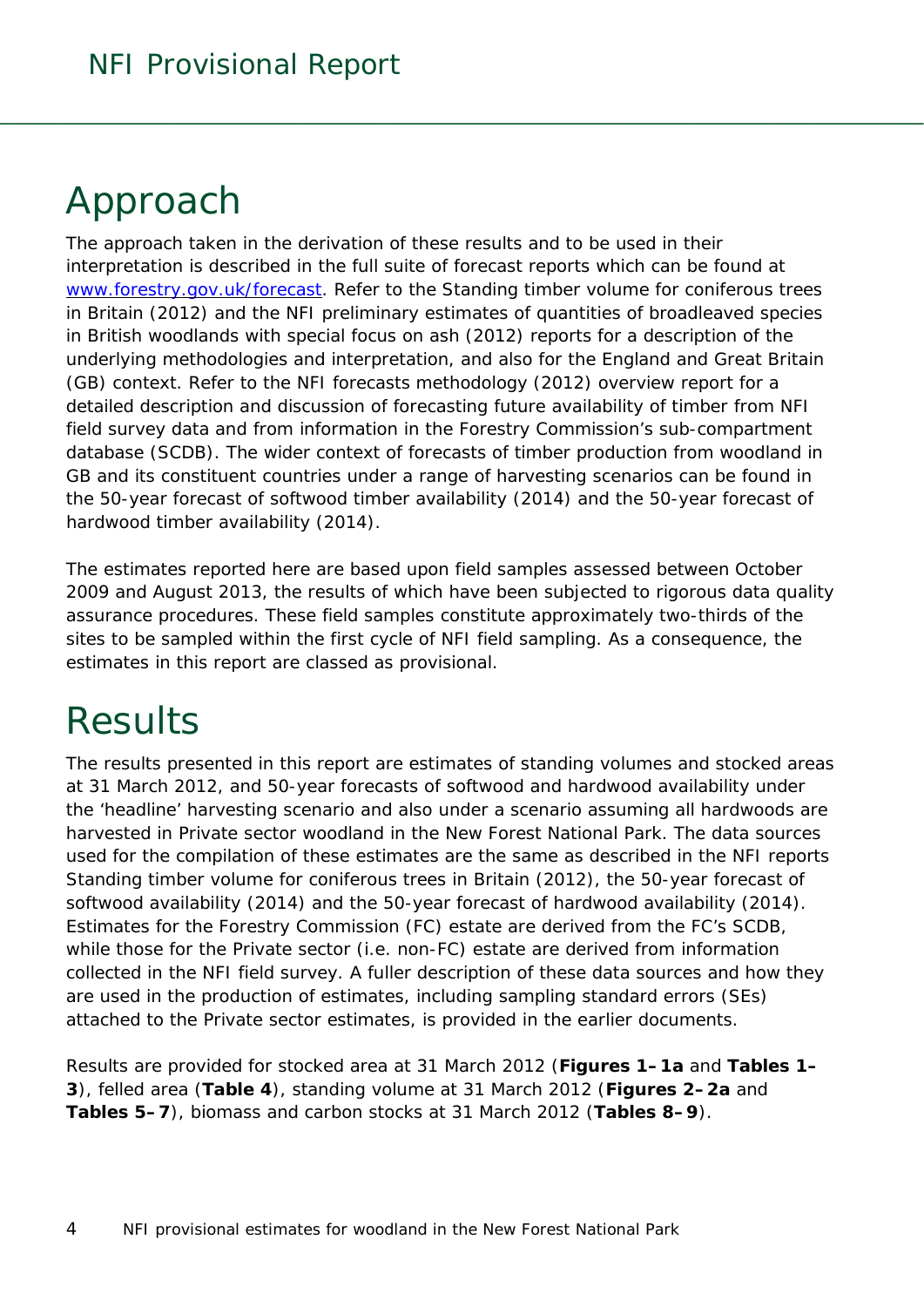The values in the tables have been independently rounded, so may not add to the totals shown. In some breakdowns of Private sector estimates, the estimates in the body of the table may not sum to the quoted total because each individual value, including the total, has been independently generated by the estimation procedure used for results from the NFI sample survey. Sampling SEs attached to Private sector estimates are expressed in relative terms (%) to the right of the relevant estimate. Percentages in the pie charts may also not sum to 100 due to rounding.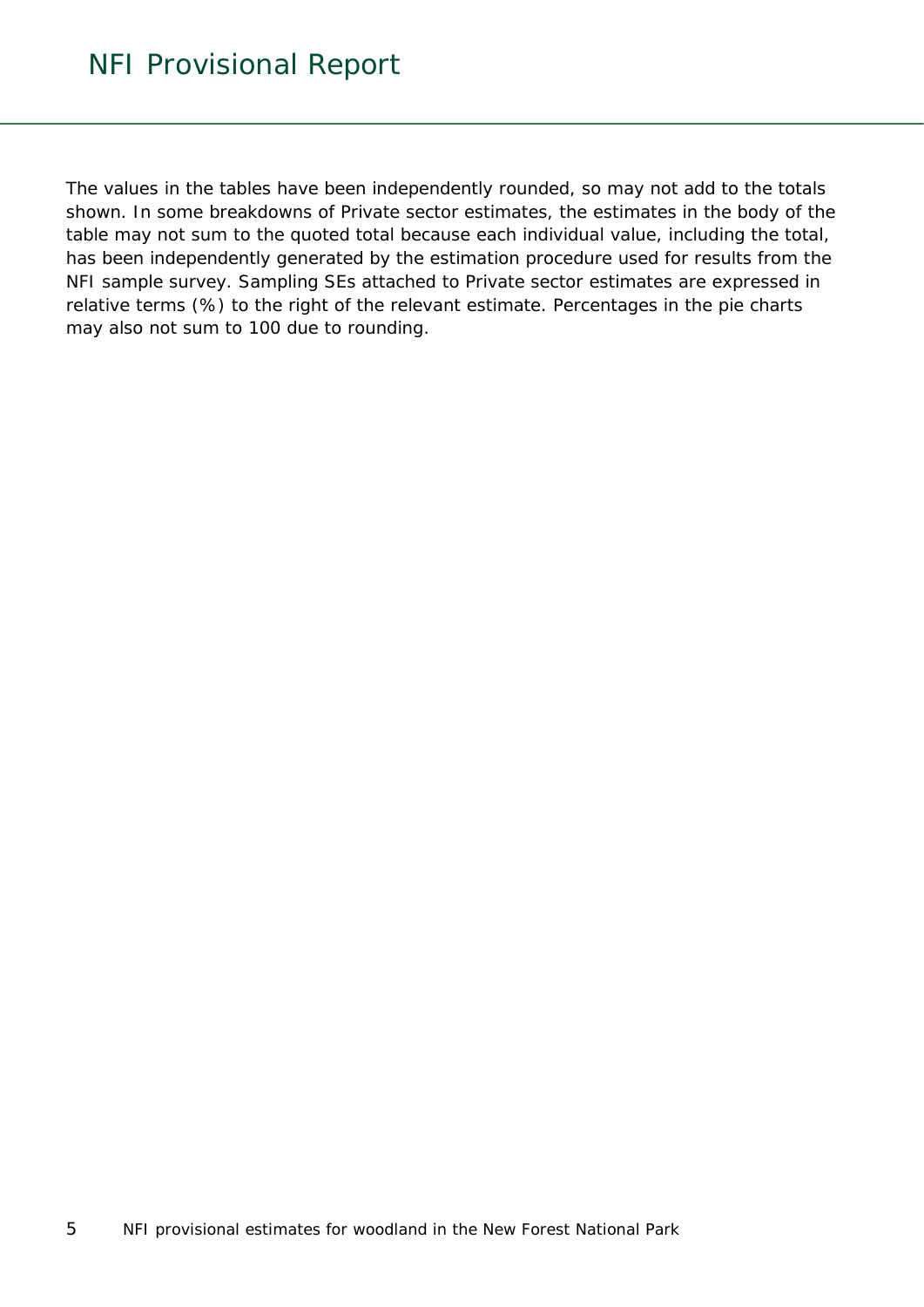### <span id="page-5-0"></span>Stocked area at 31 March 2012

<span id="page-5-1"></span>**Figure 1** Principal tree species composition by stocked area at 31 March 2012



<span id="page-5-2"></span>**Figure 1a** Principal conifer tree species composition by stocked area at 31 March 2012

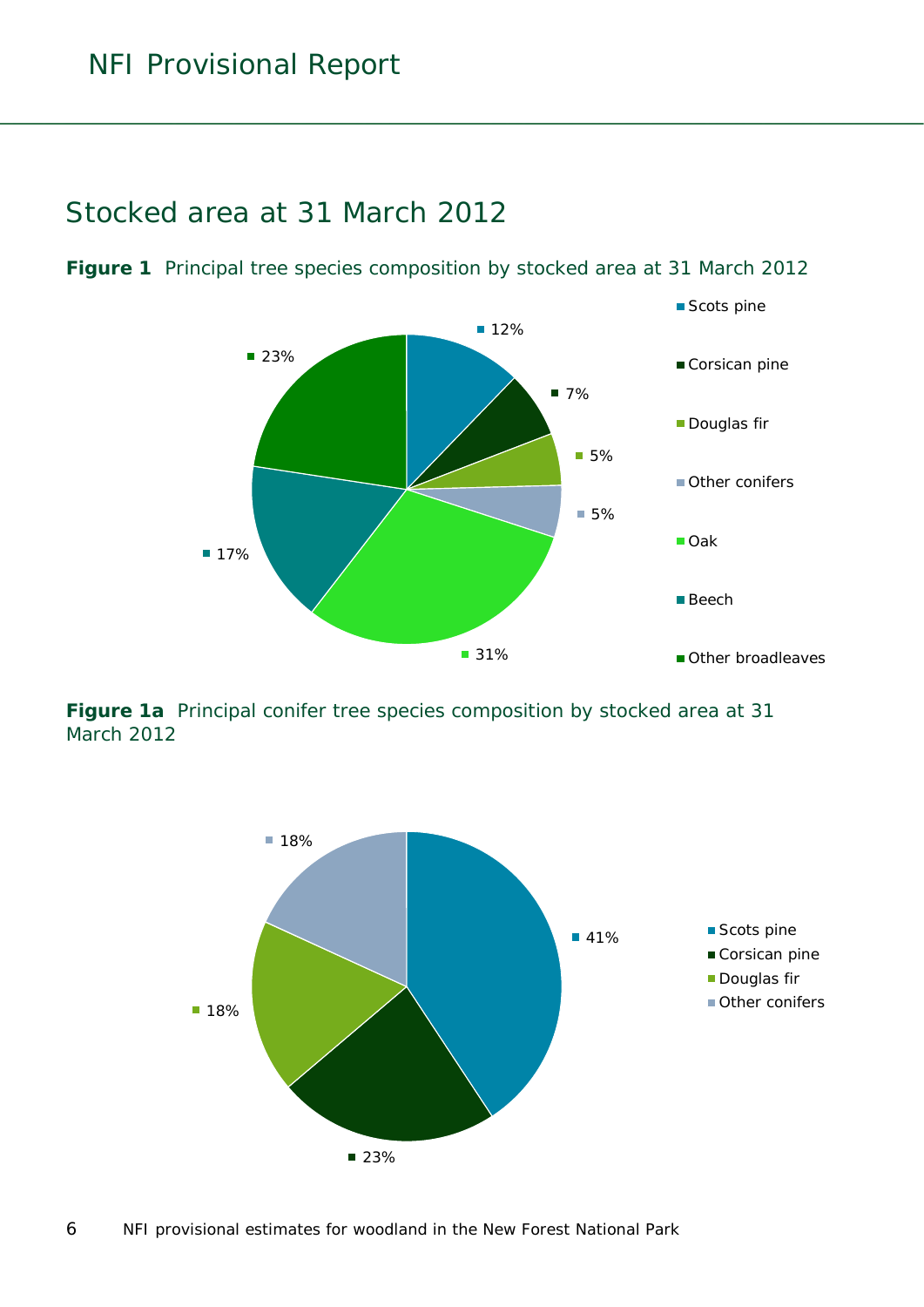

<span id="page-6-0"></span>**Figure 1b** Principal broadleaved tree species composition by stocked area at 31 March 2012

<span id="page-6-1"></span>**Table 1** Stocked area by principal tree species at 31 March 2012

|                        | FC                         | Private sector             |                | Total                      |
|------------------------|----------------------------|----------------------------|----------------|----------------------------|
| Principal species      | area<br>$(000 \text{ ha})$ | area<br>$(000 \text{ ha})$ | SE%            | area<br>$(000 \text{ ha})$ |
| Conifers               |                            |                            |                |                            |
| Scots pine             | 1.4                        | 0.9                        | 36             | 2.3                        |
| Corsican pine          | 1.0                        | 0.3                        | 94             | 1.3                        |
| Douglas fir            | 0.9                        | 0.1                        | 68             | 1.0                        |
| Other conifers         | 0.5                        | 0.5                        | 41             | 1.0                        |
| <b>All conifers</b>    | 3.8                        | 1.8                        | 15             | 5.6                        |
| <b>Broadleaves</b>     |                            |                            |                |                            |
| Oak                    | 4.1                        | 1.5                        | 14             | 5.7                        |
| Beech                  | 2.2                        | 1.0                        | 27             | 3.2                        |
| Other broadleaves      | 1.0                        | 3.2                        | 9              | 4.2                        |
| <b>All broadleaves</b> | 7.4                        | 6.2                        | 5              | 13.6                       |
| All species            |                            |                            |                |                            |
| <b>All species</b>     | 11.2                       | 8.0                        | $\overline{2}$ | 19.2                       |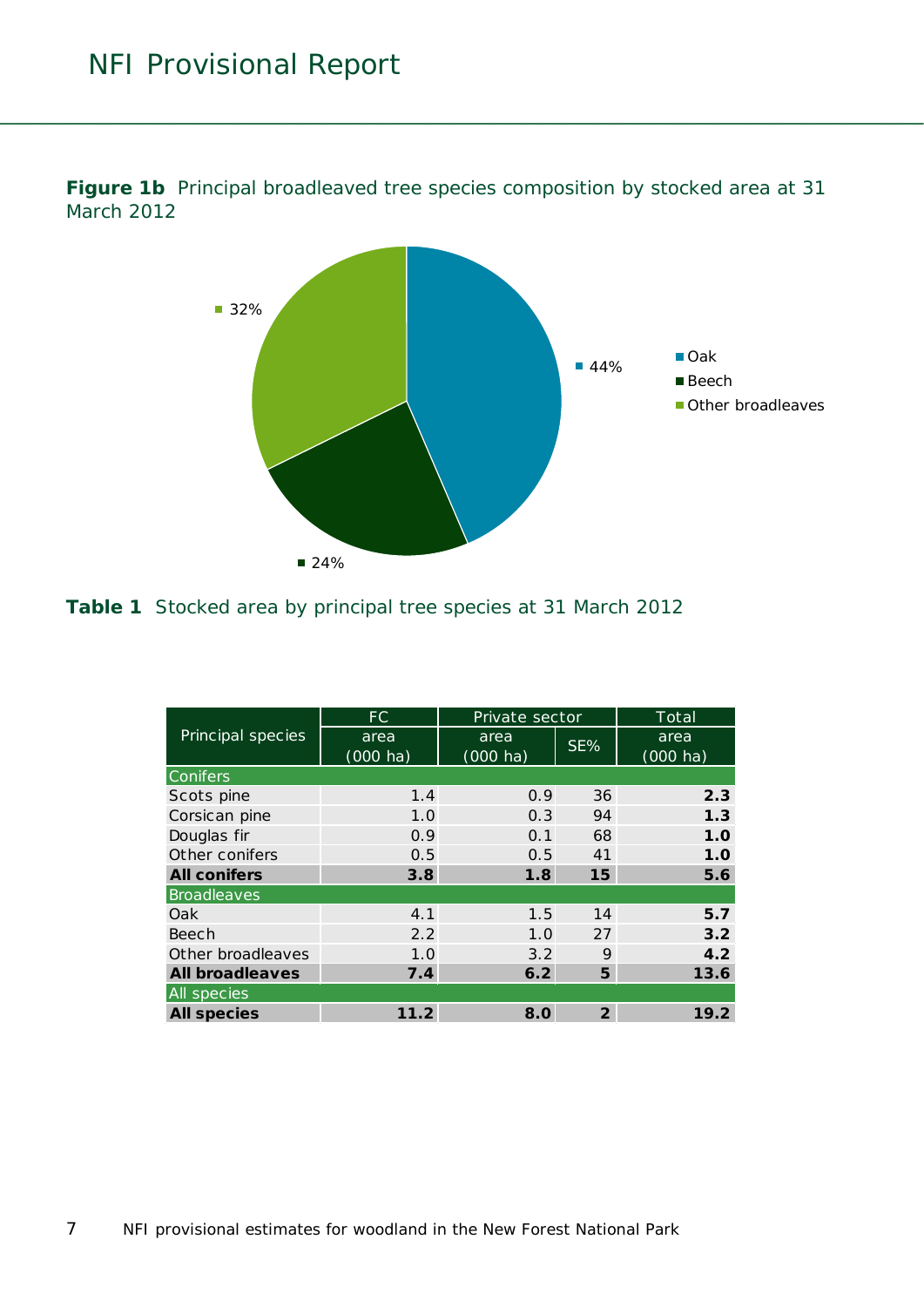#### <span id="page-7-0"></span>**Table 2** Stocked area by age class at 31 March 2012

|                     | FC.                        | Private sector             |                   | Total                      |
|---------------------|----------------------------|----------------------------|-------------------|----------------------------|
| Age class           | area<br>$(000 \text{ ha})$ | area<br>$(000 \text{ ha})$ | SE%               | area<br>$(000 \text{ ha})$ |
| <b>All conifers</b> |                            |                            |                   |                            |
| 0-40 years          | 0.9                        | 0.6                        | 53                | 1.5                        |
| $41-80$ years       | 2.2                        | 1.0                        | 31                | 3.2                        |
| 80+ years           | 0.7                        | 0.1                        | 70                | 0.8                        |
| <b>Total</b>        | 3.8                        | 1.8                        | 15                | 5.6                        |
| All broadleaves     |                            |                            |                   |                            |
| 0-40 years          | 0.3                        | 3.2                        | $12 \overline{ }$ | 3.4                        |
| 41-80 years         | 1.0                        | 1.2                        | 18                | 2.2                        |
| 80+ years           | 6.2                        | 1.8                        | 18                | 7.9                        |
| <b>Total</b>        | 7.4                        | 6.2                        | 5                 | 13.6                       |
| <b>All species</b>  |                            |                            |                   |                            |
| 0-40 years          | 1.2                        | 3.8                        | 13                | 5.0                        |
| $41-80$ years       | 3.1                        | 2.3                        | 18                | 5.4                        |
| 80+ years           | 6.9                        | 1.9                        | 19                | 8.8                        |
| <b>Total</b>        | 11.2                       | 8.0                        | $\overline{2}$    | 19.2                       |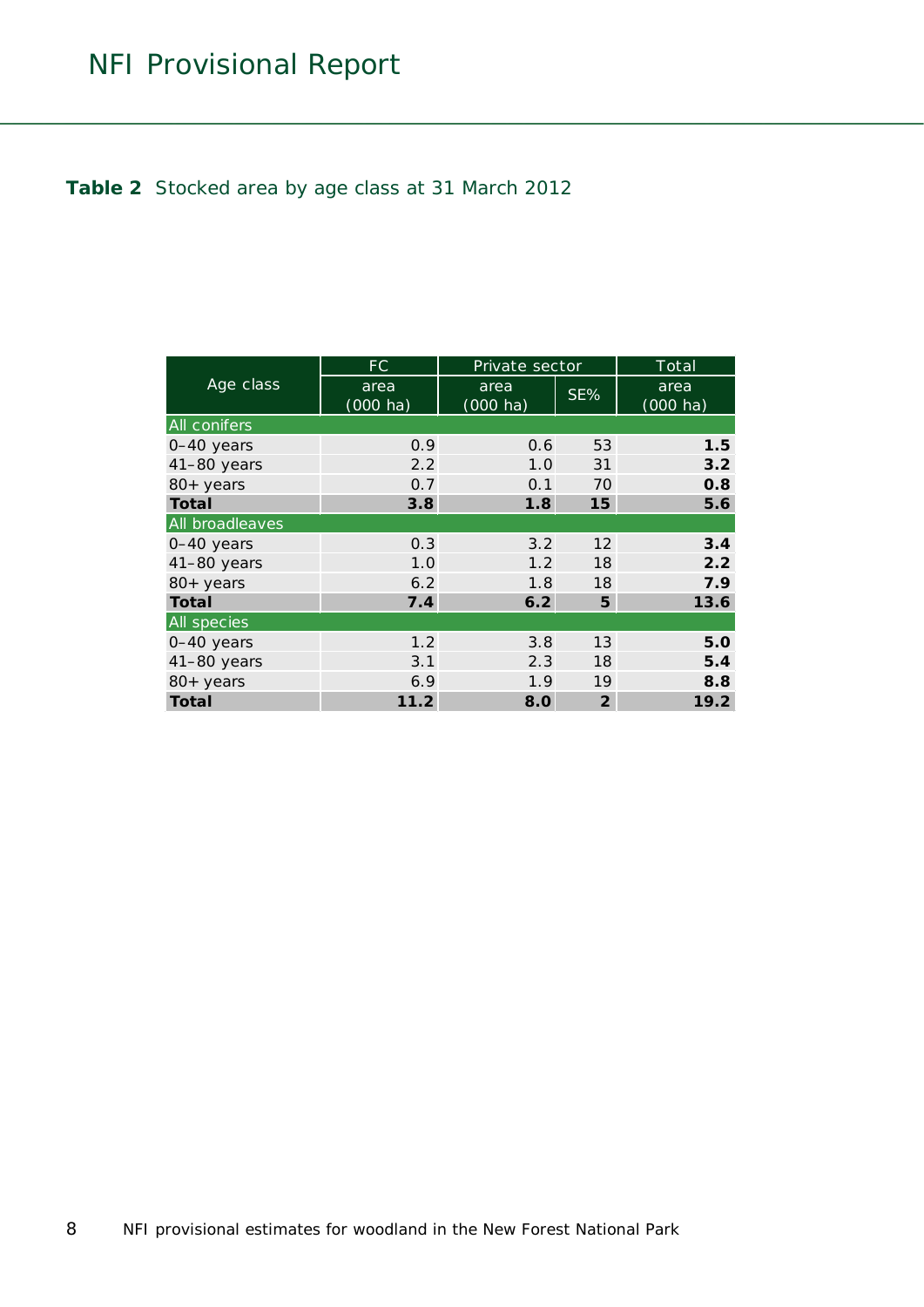#### <span id="page-8-0"></span>**Table 3** Stocked area by mean stand DBH class at 31 March 2012

|                     | FC                 | Private sector     |                | Total              |
|---------------------|--------------------|--------------------|----------------|--------------------|
| Mean stand DBH      | area               | area               | $SE\%$         | area               |
|                     | $(000 \text{ ha})$ | $(000 \text{ ha})$ |                | $(000 \text{ ha})$ |
| <b>All conifers</b> |                    |                    |                |                    |
| $0 - 20$ cm         | 0.8                | 0.2                | 47             | 1.1                |
| $21 - 60$ cm        | 2.7                | 1.5                | 27             | 4.1                |
| $60+cm$             | 0.3                | 0.1                | 68             | 0.4                |
| <b>Total</b>        | 3.8                | 1.8                | 15             | 5.6                |
| All broadleaves     |                    |                    |                |                    |
| $0 - 20$ cm         | 1.2                | 3.3                | 11             | 4.5                |
| $21 - 60$ cm        | 5.9                | 2.0                | 14             | 7.9                |
| $60+cm$             | 0.2                | 0.9                | 25             | 1.1                |
| <b>Total</b>        | 7.4                | 6.2                | 5              | 13.6               |
| <b>All species</b>  |                    |                    |                |                    |
| $0 - 20$ cm         | 2.1                | 3.5                | 11             | 5.6                |
| 21-60 cm            | 8.6                | 3.5                | 14             | 12.0               |
| $60+cm$             | 0.5                | 1.0                | 23             | 1.5                |
| Total               | 11.2               | 8.0                | $\overline{2}$ | 19.2               |

#### <span id="page-8-1"></span>**Table 4** Felled area at 31 March 2012

|                  | FC.                        | Private sector             |                          | Total'                     |
|------------------|----------------------------|----------------------------|--------------------------|----------------------------|
| Clearfelled area | area<br>$(000 \text{ ha})$ | area<br>$(000 \text{ ha})$ | SE%                      | area<br>$(000 \text{ ha})$ |
|                  | 0.2                        | 0.0                        | $\overline{\phantom{0}}$ | 0.2                        |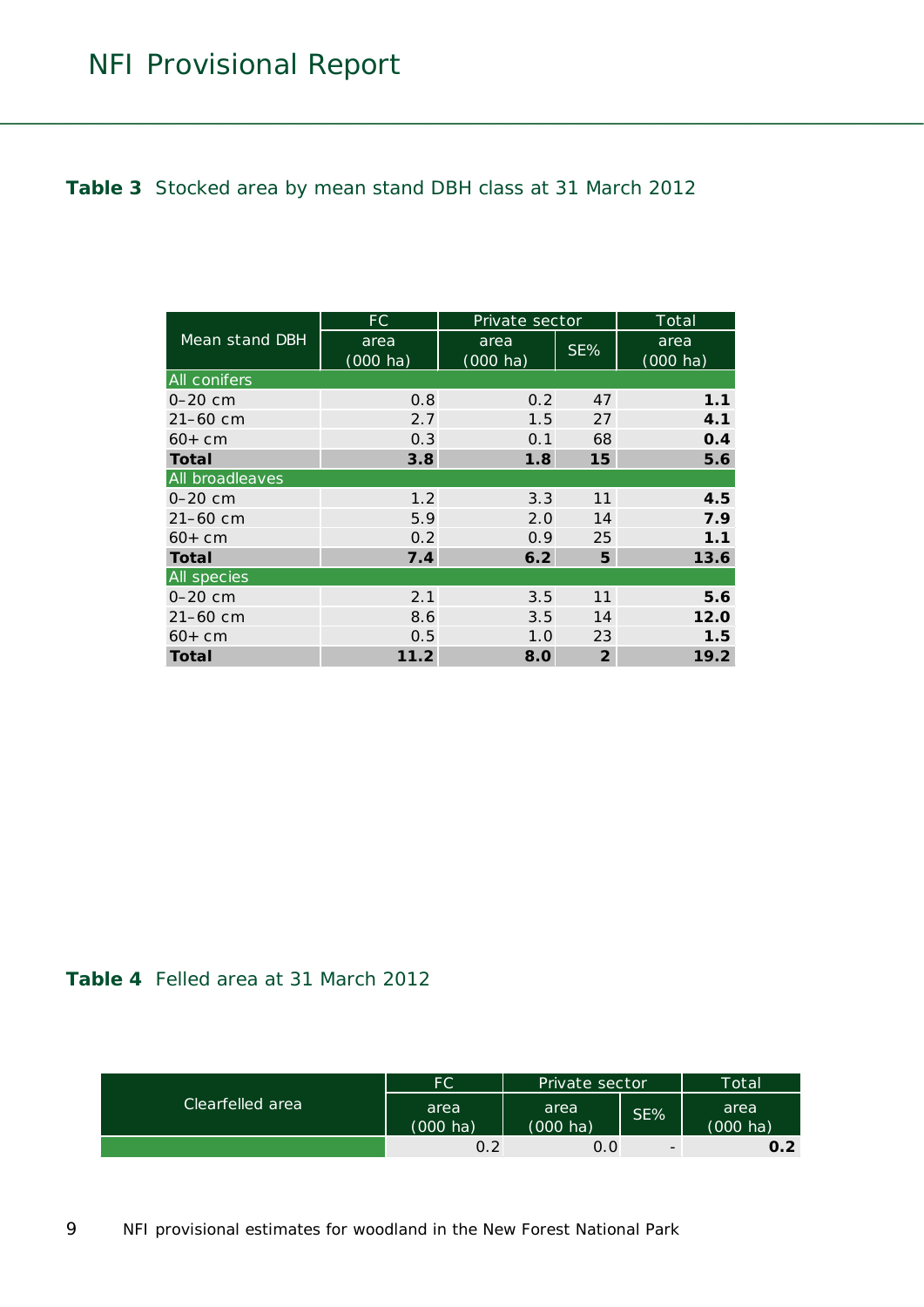### <span id="page-9-0"></span>Standing volume at 31 March 2012

<span id="page-9-1"></span>**Figure 2** Principal tree species composition by standing volume at 31 March 2012



<span id="page-9-2"></span>**Figure 2a** Principal conifer tree species composition by standing volume at 31 March 2012

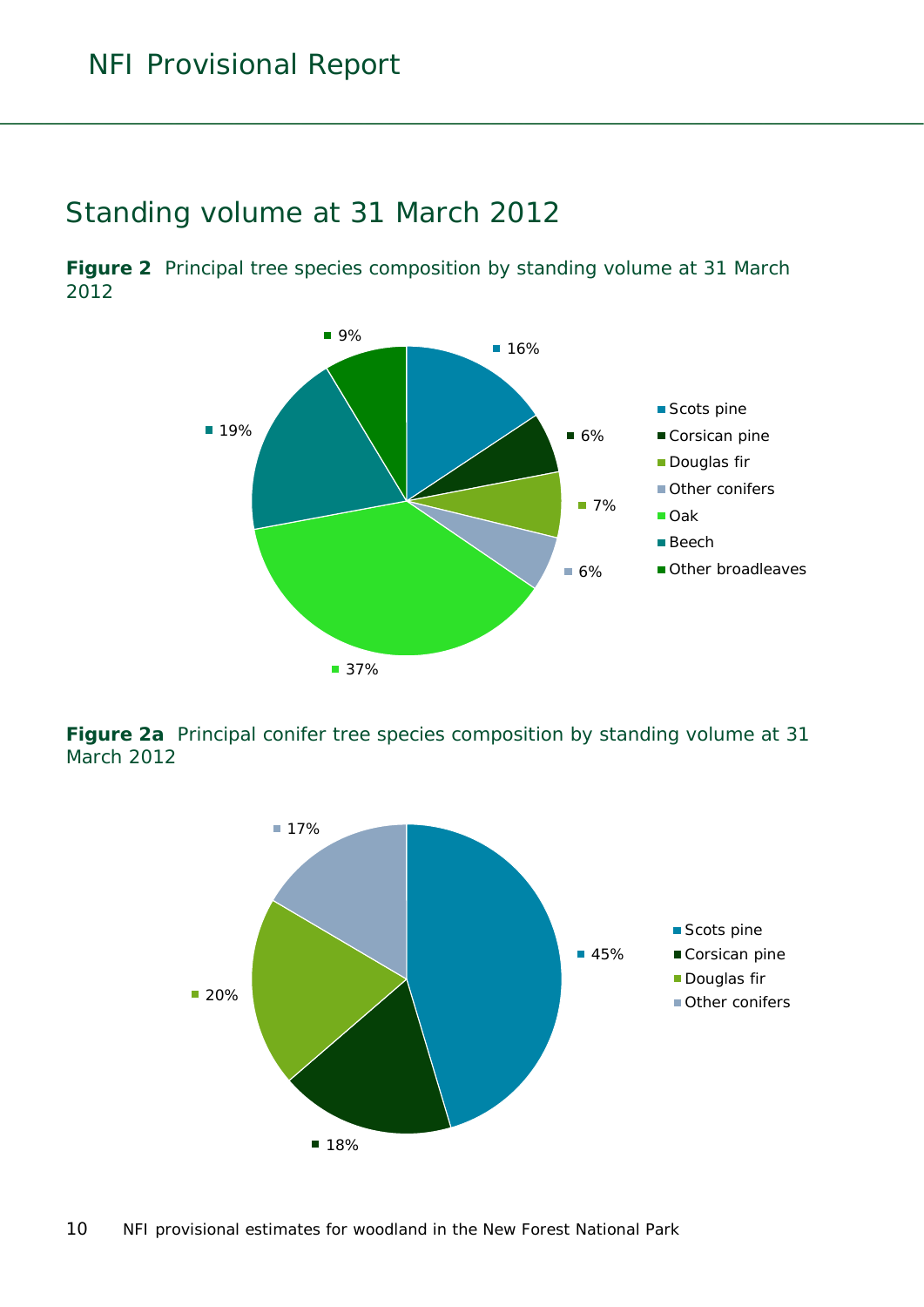

<span id="page-10-0"></span>**Figure 2b** Principal broadleaved tree species composition by standing volume at 31 March 2012

#### <span id="page-10-1"></span>**Table 5** Standing volume by principal tree species at 31 March 2012

|                        | FC.                                                             | Private sector |     | Total                           |
|------------------------|-----------------------------------------------------------------|----------------|-----|---------------------------------|
| Principal species      | volume                                                          | volume         |     | volume                          |
|                        | $(000 \text{ m}^3 \text{ obs})$ $(000 \text{ m}^3 \text{ obs})$ |                | SE% | $(000 \text{ m}^3 \text{ obs})$ |
| <b>Conifers</b>        |                                                                 |                |     |                                 |
| Scots pine             | 523                                                             | 409            | 46  | 932                             |
| Corsican pine          | 253                                                             | 122            | 94  | 375                             |
| Douglas fir            | 332                                                             | 75             | 71  | 407                             |
| Other conifers         | 191                                                             | 148            | 48  | 339                             |
| <b>All conifers</b>    | 1,299                                                           | 753            | 25  | 2,052                           |
| Broadleaves            |                                                                 |                |     |                                 |
| Oak                    | 1,472                                                           | 760            | 12  | 2,232                           |
| Beech                  | 813                                                             | 335            | 37  | 1,148                           |
| Other broadleaves      | 197                                                             | 316            | 21  | 513                             |
| <b>All broadleaves</b> | 2,485                                                           | 1,434          | 11  | 3,918                           |
| <b>All species</b>     |                                                                 |                |     |                                 |
| <b>All species</b>     | 3,784                                                           | 2,187          | 11  | 5,971                           |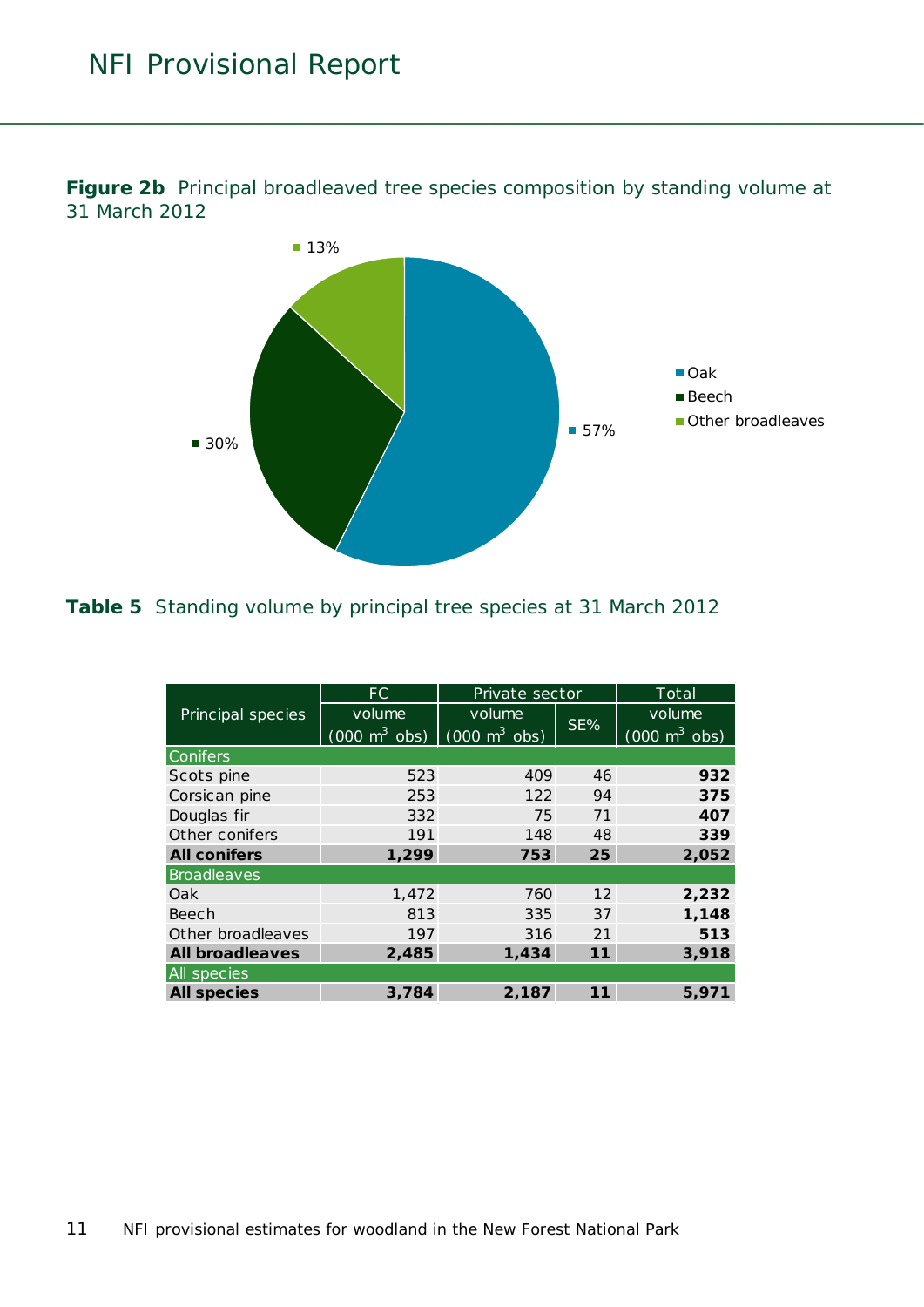#### <span id="page-11-0"></span>**Table 6** Standing volume by age class at 31 March 2012

|                     | FC.                             | Private sector                  |     | Total                                  |
|---------------------|---------------------------------|---------------------------------|-----|----------------------------------------|
| Age class           | volume                          | volume                          |     | volume                                 |
|                     | $(000 \text{ m}^3 \text{ obs})$ | $(000 \text{ m}^3 \text{ obs})$ | SE% | $\sqrt{(000 \text{ m}^3 \text{ obs})}$ |
| <b>All conifers</b> |                                 |                                 |     |                                        |
| 0-40 years          | 104                             | 173                             | 68  | 277                                    |
| $41-80$ years       | 837                             | 385                             | 28  | 1,221                                  |
| 80+ years           | 359                             | 196                             | 95  | 555                                    |
| <b>Total</b>        | 1,299                           | 753                             | 25  | 2,052                                  |
| All broadleaves     |                                 |                                 |     |                                        |
| 0-40 years          | $\overline{7}$                  | 152                             | 21  | 159                                    |
| $41-80$ years       | 158                             | 306                             | 21  | 465                                    |
| $80+$ years         | 2,319                           | 975                             | 17  | 3,295                                  |
| <b>Total</b>        | 2,485                           | 1,434                           | 11  | 3,918                                  |
| <b>All species</b>  |                                 |                                 |     |                                        |
| 0-40 years          | 111                             | 325                             | 37  | 436                                    |
| $41-80$ years       | 995                             | 691                             | 19  | 1,686                                  |
| 80+ years           | 2,678                           | 1,171                           | 23  | 3,849                                  |
| <b>Total</b>        | 3,784                           | 2,187                           | 11  | 5,971                                  |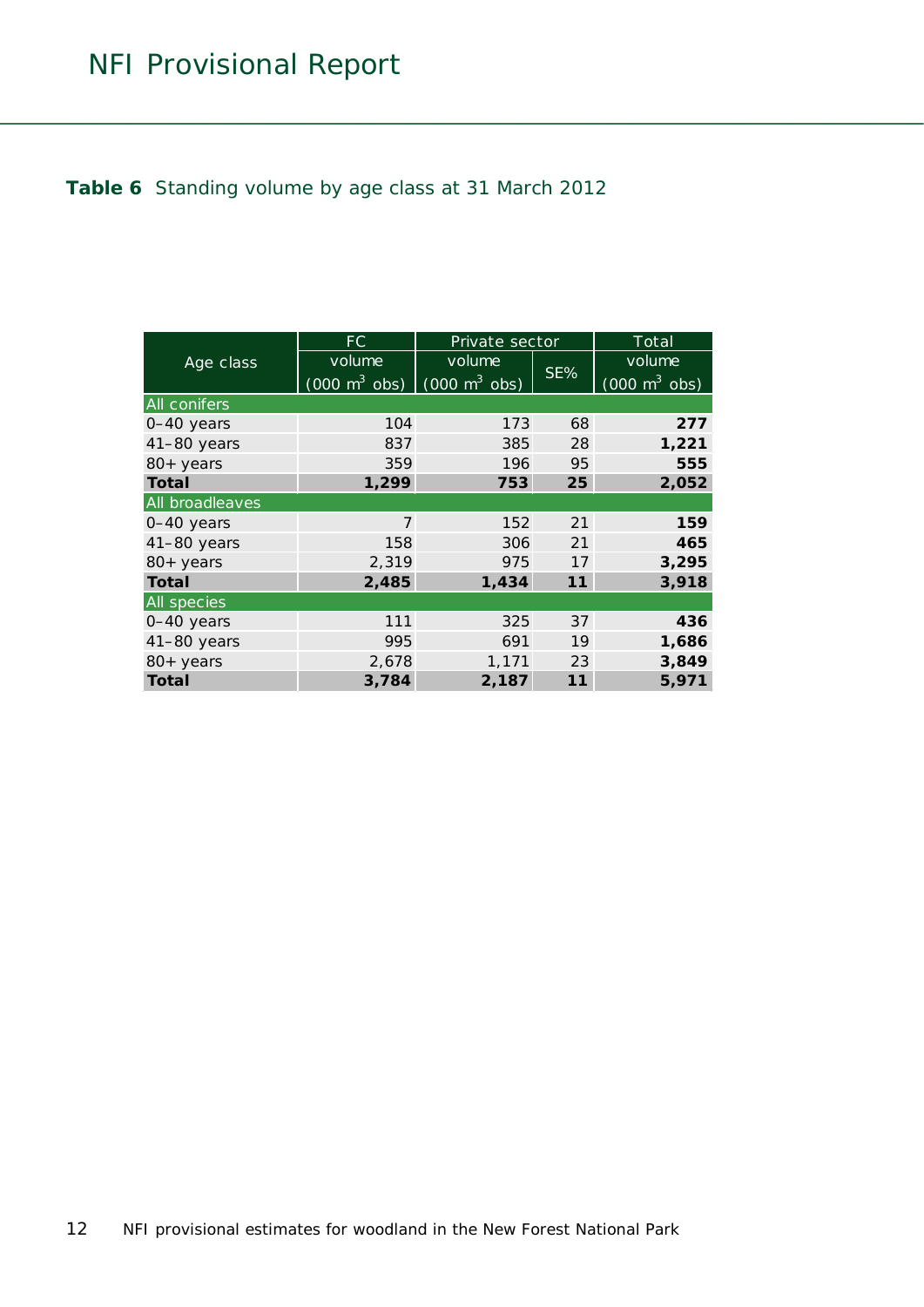#### <span id="page-12-0"></span>**Table 7** Standing volume by mean stand DBH class at 31 March 2012

|                     | FC                              | Private sector                  |     | Total                                  |
|---------------------|---------------------------------|---------------------------------|-----|----------------------------------------|
| Mean stand DBH      | volume                          | volume                          |     | volume                                 |
|                     | $(000 \text{ m}^3 \text{ obs})$ | $(000 \text{ m}^3 \text{ obs})$ | SE% | $\sqrt{(000 \text{ m}^3 \text{ obs})}$ |
| <b>All conifers</b> |                                 |                                 |     |                                        |
| $0 - 20$ cm         | 92                              | 44                              | 60  | 136                                    |
| 21-60 cm            | 1,077                           | 652                             | 35  | 1,730                                  |
| $60+cm$             | 129                             | 57                              | 69  | 187                                    |
| <b>Total</b>        | 1,299                           | 753                             | 25  | 2,052                                  |
| All broadleaves     |                                 |                                 |     |                                        |
| $0 - 20$ cm         | 212                             | 175                             | 17  | 387                                    |
| $21 - 60$ cm        | 2,213                           | 713                             | 19  | 2,926                                  |
| $60+cm$             | 59                              | 546                             | 20  | 605                                    |
| <b>Total</b>        | 2,485                           | 1,434                           | 11  | 3,918                                  |
| All species         |                                 |                                 |     |                                        |
| $0 - 20$ cm         | 305                             | 218                             | 18  | 523                                    |
| 21-60 cm            | 3,290                           | 1,366                           | 19  | 4,655                                  |
| $60+cm$             | 189                             | 603                             | 19  | 792                                    |
| Total               | 3,784                           | 2,187                           | 11  | 5,971                                  |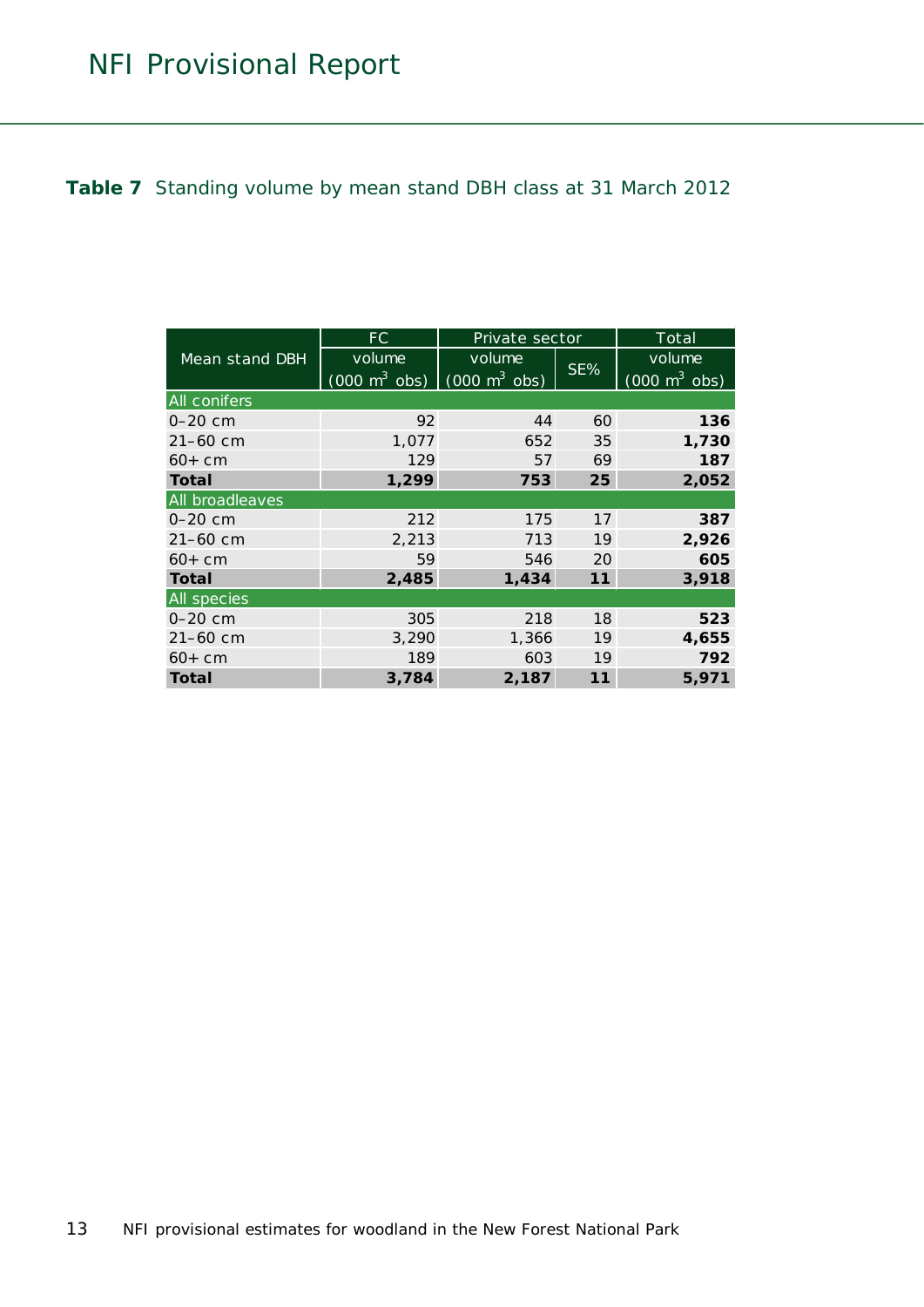### <span id="page-13-0"></span>Biomass and carbon stocks at 31 March 2012

<span id="page-13-1"></span>**Table 8** Standing biomass by principal tree species at 31 March 2012

|                        | FC.         | Private sector |     | Total          |
|------------------------|-------------|----------------|-----|----------------|
| Principal species      | biomass     | <b>biomass</b> | SE% | <b>biomass</b> |
|                        | $(000$ odt) | $(000$ odt)    |     | $(000$ odt)    |
| <b>Conifers</b>        |             |                |     |                |
| Scots pine             | 357         | 272            | 43  | 629            |
| Corsican pine          | 149         | 75             | 94  | 225            |
| Douglas fir            | 217         | 47             | 71  | 264            |
| Other conifers         | 107         | 83             | 46  | 189            |
| <b>All conifers</b>    | 831         | 477            | 23  | 1,308          |
| Broadleaves            |             |                |     |                |
| Oak                    | 1,289       | 626            | 13  | 1,914          |
| Beech                  | 790         | 291            | 37  | 1,081          |
| Other broadleaves      | 174         | 284            | 19  | 457            |
| <b>All broadleaves</b> | 2,255       | 1,226          | 10  | 3,481          |
| <b>All species</b>     |             |                |     |                |
| <b>All species</b>     | 3,085       | 1,703          | 10  | 4,789          |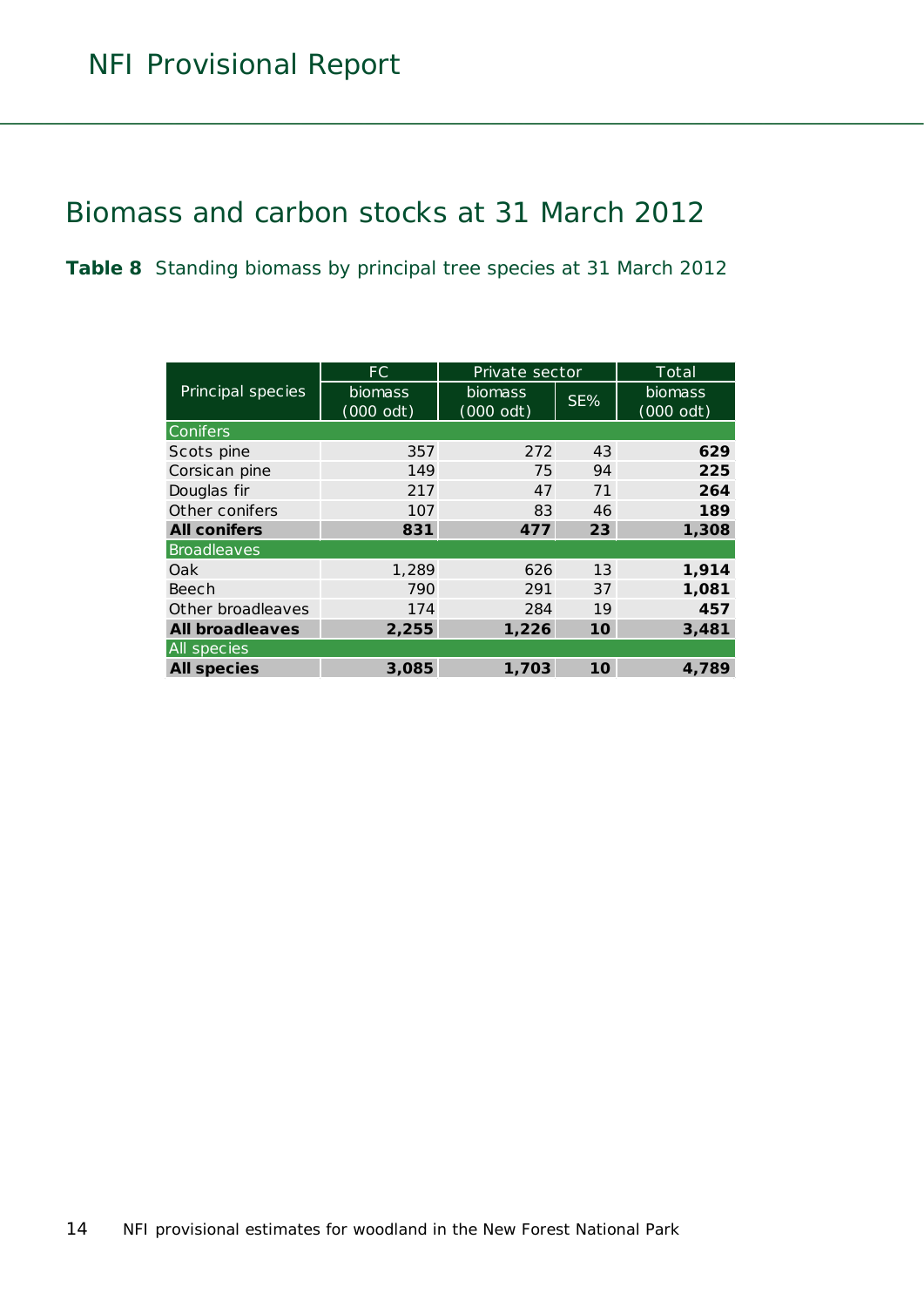<span id="page-14-0"></span>**Table 9** Total carbon stocks in principal tree species at 31 March 2012

|                        | FC.               | Private sector    |     | Total             |
|------------------------|-------------------|-------------------|-----|-------------------|
| Principal species      | carbon<br>(000 t) | carbon<br>(000 t) | SE% | carbon<br>(000 t) |
| <b>Conifers</b>        |                   |                   |     |                   |
|                        |                   |                   |     |                   |
| Scots pine             | 179               | 136               | 43  | 315               |
| Corsican pine          | 75                | 38                | 94  | 112               |
| Douglas fir            | 109               | 24                | 71  | 132               |
| Other conifers         | 53                | 41                | 46  | 95                |
| <b>All conifers</b>    | 415               | 239               | 23  | 654               |
| Broadleaves            |                   |                   |     |                   |
| Oak                    | 644               | 313               | 13  | 957               |
| Beech                  | 395               | 146               | 37  | 541               |
| Other broadleaves      | 87                | 142               | 19  | 229               |
| <b>All broadleaves</b> | 1,127             | 613               | 10  | 1,741             |
| <b>All species</b>     |                   |                   |     |                   |
| <b>All species</b>     | 1,543             | 852               | 10  | 2,394             |